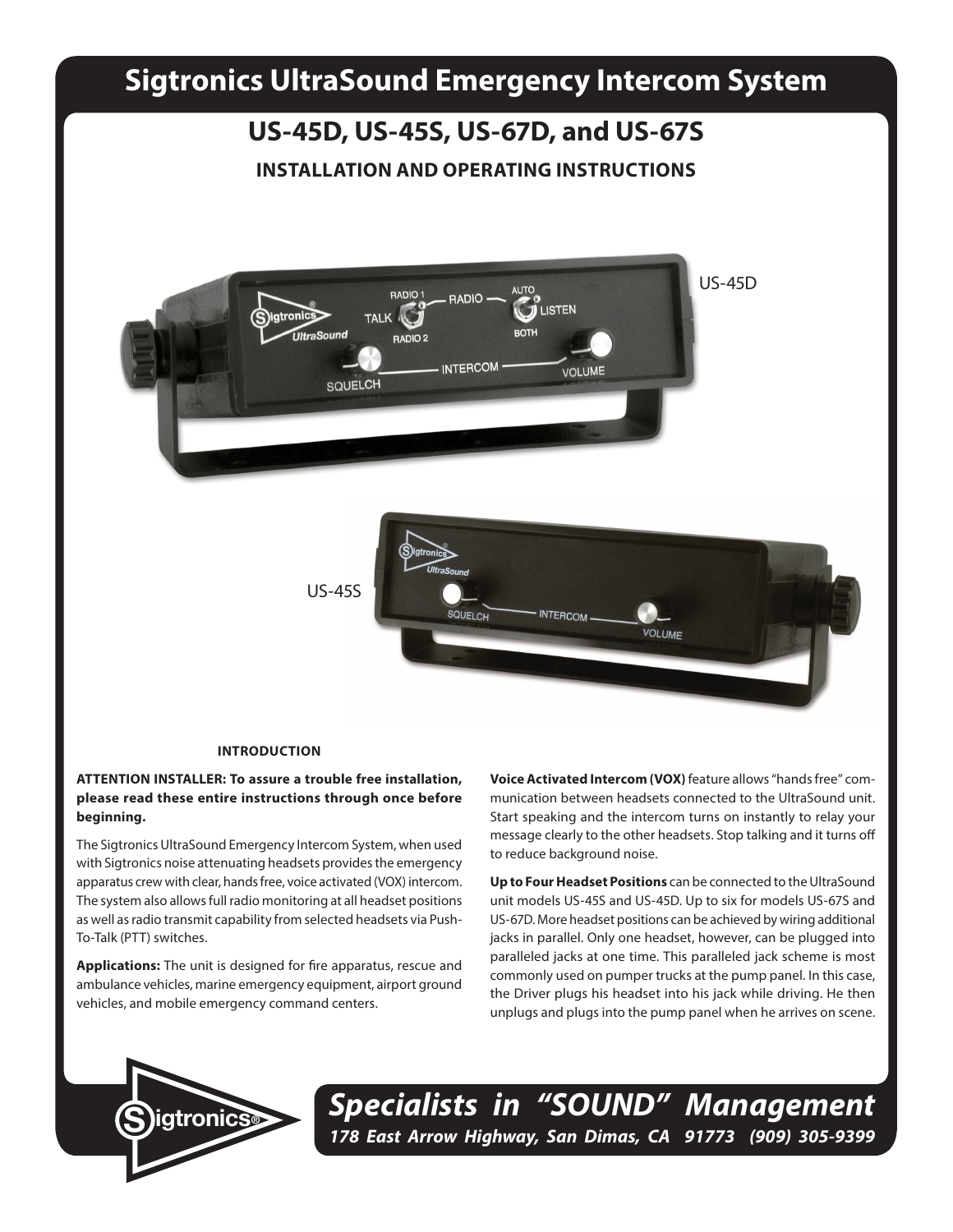## **Headphone Output:**

The UltraSound system is designed to easily drive six or more 300 to 1000 ohm headsets. Noise attenuating, full cushion headsets, such as the Sigtronics SE-8, or SE-48 are recommended for best results. The UltraSound system incorporates an automatic headphone limiting circuit to eliminate the possibility of painful spurious radio or noise spikes from getting to the headsets and into your ears.

**Universal Radio Interface** is designed to accommodate virtually any type of communication radio. Adjustments for radio receive level and transmit microphone level are provided to perfectly match the UltraSound system to your particular radio.

**Automatic Sidetone Generation** allows everyone on the vehicle to hear both sides of the radio conversations.

**Excellent RF Immunity** guarantees clean, clear, radio communications.

**Standardized** for use with Sigtronics single plug headsets (ie. SE-8, SE-48, SE-18).

## **Model Differences:**

The US-45S is used in applications requiring up to four persons at one time on intercom. Two of the four have radio transmit capability. The US-45S is designed for use with a single vehicle radio. The US-45D is identical to the US-45S but can accommodate two separate vehicle radios.

The US-67S is for single radio operations and can intercom up to six people at one time. Three of the six can transmit on the vehicle radio. Similarly, the US-67D is just like the US-67S, but with dual radio capability.

## **CONTROL FUNCTIONS**

**VOLUME** — Intercom Volume: Adjusts intercom volume level. Does not affect radio volume.

**SQUELCH** — Intercom Squelch: Adjusts VOX operation of the intercom for variations in background noise levels.

**RADIO 1/RADIO 2 (TALK)** — Transmit Select (US-45D and US-67D units only): Used to select which radio to talk on – Radio 1 or Radio 2.

**AUTO/BOTH (LISTEN)** — Receive Select (US-45D and US-67D units only): Used to select which radio is heard. In **"BOTH"** position, you hear both Radio 1 and the Radio 2. In **"AUTO"** position, only the radio selected by the **RADIO 1/RADIO 2** switch is heard.

**RADIO MIC TRANSMIT GAIN** — Located on the back of the unit: Sets the transmit mic audio level for the radio(s).

**RADIO VOLUME** — Located on the back of the unit: Sets the range of receive audio from the radio(s).

## **ULTRASOUND INSTALLATION**

#### **Standard Equipment Included**

Besides the Intercom unit, each UltraSound system comes complete with the following:

#### **US-45S/45D US-67S/67D**

| Headset Jack Box and Cover<br>with Pre-mounted Headset Jack |
|-------------------------------------------------------------|
| PTT Switch Pre mounted                                      |
|                                                             |
|                                                             |
|                                                             |
| Jack Box and Bracket Mounting Screws  28  36                |
|                                                             |
|                                                             |
| 4 ft. Headset Jack and PTT Switch Cable  1  1               |
|                                                             |

\* Supplied with US-45D and US-67D (dual radio) units only.

## **Installation Overview:**

Sigtronics has simplified the installation process, to assure perfect operation. Refer to the UltraSound Wiring Diagram. For US-45S or US-67S see **Figure 4**; for US-45D or US-67D see **Figure 5**. If you have any installation questions or problems that are not addressed in this manual, feel free to call our installation hot line number located on the last page of this manual.

Installation of the Sigtronics UltraSound System is a four step process:

I. Mount the intercom unit.

#### **(INTERCOM CHASSIS INSTALLATION)**

II. Install the headset jacks and PTT switches.

## **(HEADSET JACK AND PTT SWITCH INSTALLATION)**

III. Wire the jacks and PTT switches.

#### **(HEADSET JACK AND PTT SWITCH WIRING)**

IV. Wire the radio(s).

#### **(RADIO HOOK UP)**

#### **I. INTERCOM CHASSIS INSTALLATION**

## **Intercom Placement:**

There are a few factors to consider when selecting a mounting location for the UltraSound Intercom chassis:

- 1. The unit should be placed in such a way that the controls on the front of the unit can be easily seen and operated. Most commonly, this will be near the vehicle's communication radio controls.
- 2. The Intercom unit is primarily designed to be dash mounted. It can be mounted on top of the dash or hang below the dash or vehicle ceiling. The mounting bracket is adjustable to allow for various mounting angles.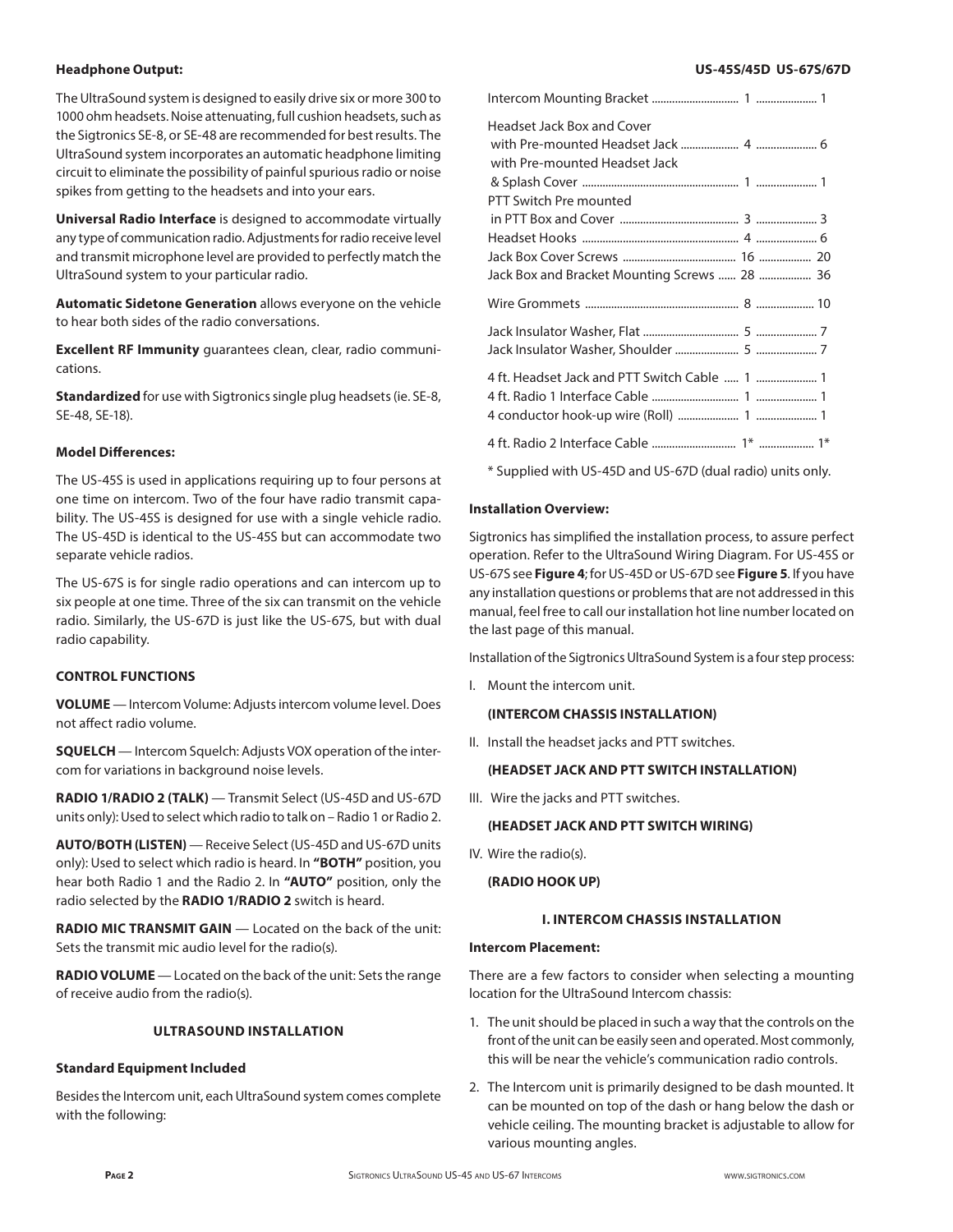

3. The location selected requires a minimum area of  $2\frac{5}{16}$  inches high by 7 7⁄8 inches wide by 4 inches deep. Verify that the intercom unit and cables will not interfere with the normal operation of any vehicle controls or the operation of vehicle compartment doors.

## **Mounting Intercom Unit:** See **Figures 1** and **8**

- 1. Once the location is selected, remove the mounting bracket from the intercom unit by unscrewing the two large knobs. Be careful not to lose any of the four ratchet washers.
- 2. Set the mounting bracket in the selected area and mount with four of the hex head self drilling screws. For most applications\* these screws can be installed with no pre drilling. Just power in the screws with a standard electric driver with a <sup>5</sup>/16 inch hex bit. *\* No pre drilling required for aluminum and steel. A* 1⁄8 *inch pilot hole will still be required with some stainless steels.*
- 3. Place the intercom back into the bracket and replace the four washers and two knobs. Set the Intercom to the desired angle before tightening down the knobs.

## **II. HEADSET JACK AND PTT SWITCH INSTALLATION**

## **Headset Jack Placement:**

It is assumed that it has already been determined which positions on the vehicle will have headsets. At this stage, it is helpful to have a headset handy to physically gauge the best place for a particular jack. There are several things to consider when selecting a place to mount the headset jacks:

- 1. In general, for headset positions inside the vehicle, the jacks should be placed towards the middle between the user's positions. They should also be placed up above and towards the back of the user's head. This will assure that the headset cord will not hang between the user and the vehicle door.
- 2. The headset jack should be out of the way so that the headset plug can't be hit during use or when entering or exiting the vehicle.
- 3. The jack position should also take into account how the headset cord will hang when the headset is in use. The cord should hang out of the way and should not interfere with vehicle controls.
- 4. Verify that the jack placement and headset cable do not interfere with the normal operation of vehicle doors or compartments.
- 5. In vehicles with intercom headset positions installed in *open jump seat* locations, the combination of wind, road, and engine noise, picked up by these jump seat headsets, can in some cases produce excessive background noise in the intercom system. Additionally, wide variations in engine noise (from idle to high RPM) can falsely trigger the intercom VOX (voice activated) feature. This is especially true for older vehicles with open jump seats located next to the vehicle engine. There are two solutions for this situation. The first one is the recommended one:
	- a) Order an additional Push-To-Talk (PTT) switch (and mounting box if needed) for each open jump seat position. These switches can be conveniently mounted at each jump seat location and wired so that the jump seat headset microphone is disabled until the switch is pressed. See **Figure 2** below. The user then presses his PTT button to talk on the intercom. PTT buttons wired in this way only activate the intercom. They *do not* let the jump seat locations talk on the vehicle radio(s).
	- b) Order Sigtronics headsets (Models SE-8P, SE-48P, or SE-18P) with the intercom PTT switch already mounted on the ear cup for the open jump seat positions. The user then presses the PTT button on his headset ear cup to talk on the intercom. The advantage of this method is that it eliminates having to mount and wire in additional PTT buttons for the jump seats. Note, however, most departments prefer to have all the headsets on the vehicle(s) the same so that any headset can be used in any position. The headsets with intercom PTT switches on them cannot easily be used in a position that has radio transmit capability such as the Driver or Officer position.



Sigtronics provides two ways to mount the headset jacks for the UltraSound unit:

1. Mount the jacks in the supplied blue jack boxes.

Advantages:

- a) Little or no "behind the panel" space required.
- b) No vehicle panel thickness limitation.
	- c) No large holes are required to be drilled a real advantage on vehicles with thick metal panels.
	- d) Complete electrical isolation of the jacks from the vehicles chassis, because the jack box is fabricated out of non conductive high impact plastic.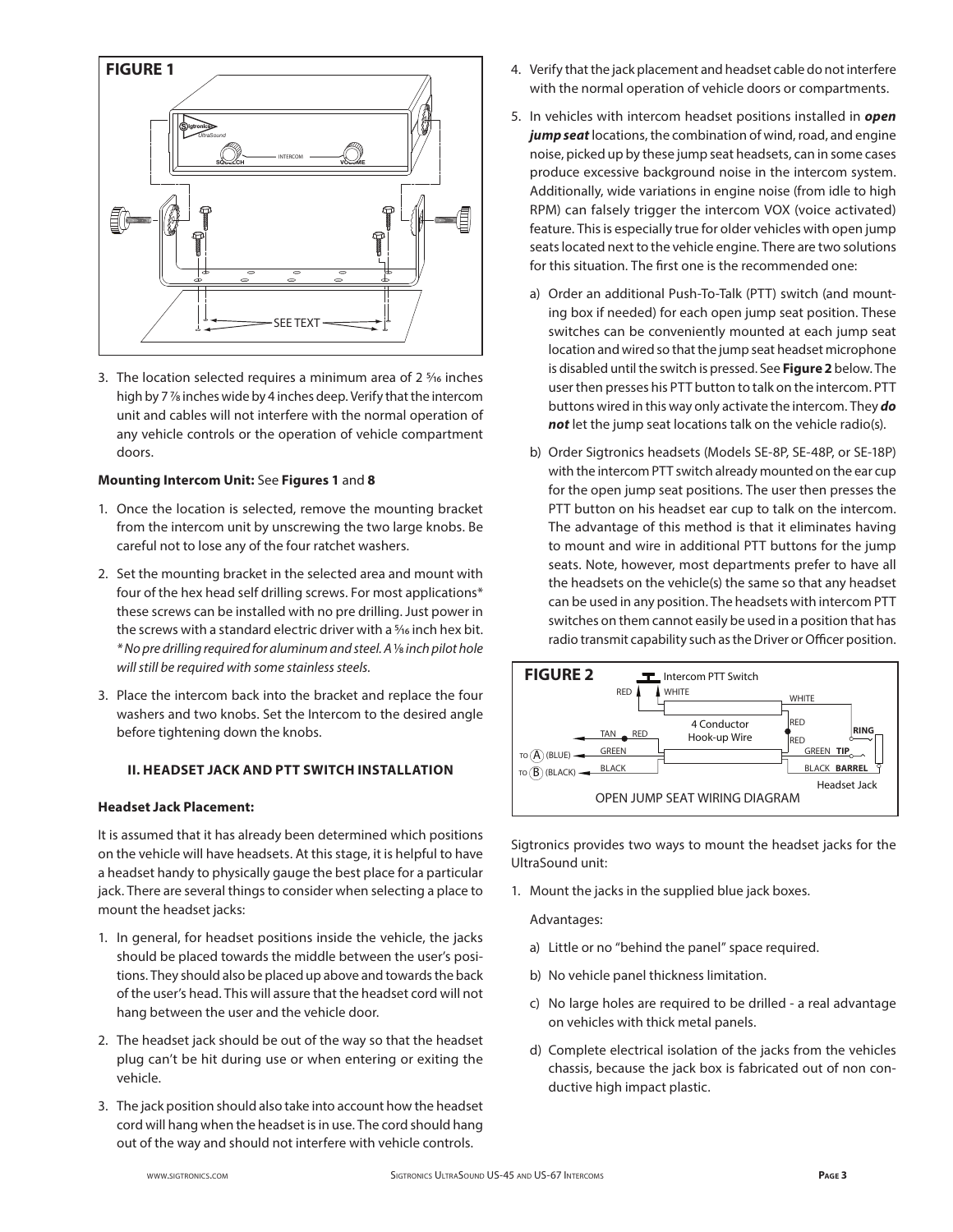- 2. Mount the jacks directly on the vehicle with a "through the panel" mounting scheme. Advantages:
	- a) Smaller space requirement. (Only slightly larger than the jack itself).
	- b) Only one hole to drill per jack ( ½ inch).
	- c) Most of jack is behind panel and out of the way.

Sigtronics recommends that you use the jack box mounting method, but either approach can be used as well as a combination of both.

If required, additional headset jacks, PTT switches, mounting boxes, and hardware are available through your Sigtronics dealer.

## **Splash Cover:**

If a jack is to be mounted outside the vehicle (ie. on or near a fire engines pump panel), a splash cover should be used to keep excess moisture out of the jack when it is not in use. Every UltraSound system comes with one such splash cover already pre-mounted on a jack in a mounting box. On other positions, where the headset is always plugged in, a splash cover is not required.

## **Jack Box Mounting:**

Set the jack box on the mounting surface in the selected area and mount with two of the hex head self drilling screws. For most applications\* these screws can be installed with no pre drilling. Just power in the screws with a standard electric driver with a <sup>5</sup>/16 inch hex bit.

*\* No pre drilling required for aluminum and steel. A* 1⁄8 *inch pilot hole will still be required with some stainless steels.*

For most installations the wiring for the headset jack will come out the back of the jack box. A hole is already provided in the jack box for this purpose. Of course, you will also have to drill a similar hole into the vehicle. Use a <sup>5</sup>/<sub>16</sub> inch drill for this.

Alternately, the wire can come out of the side of the jack box if desired. You will have to drill the hole where required. Use a 5⁄16 inch drill. Rubber wire grommets are provided for the wire going through the jack box hole.

## **Through the Panel Mounting:**

For direct mounting of headset jacks on the vehicle panel you will need to remove the jack from the jack box cover with a ½ inch wrench. For normal jack mounting (no splash cover), the maximum panel thickness is 0.10 inches or a little less than 1/8 of an inch. If you need the splash cover (optional), the maximum panel thickness is 0.062 inches or 1/<sub>16</sub> of an inch. **NOTE**: Longer headset jacks that can accommodate thicker panels are available from your Sigtronics dealer (order part number 100418 - maximum panel thickness 0.155 inches with splash cover and 0.195 inches without).

Mounting on the panel requires that you insert the jack from the back of the panel. Test jack(s) for clearance and fit. Leave room behind the jack expands when headset plug is inserted. Make sure the back of the jack does not interfere with any moving parts of the vehicle.

Drill a ½ inch hole in the panel. Install jack with mounting washers and nut as in **Figure 3**. Both jack insulating washers must be used. The Jacks have to be insulated from mounting spot to minimize



electrical noise getting into intercom system. No need to tighten the jack now. You may have to remove the jack to connect the wires.

## **PTT Switch Installation:**

In order for the Driver or Officer positions to transmit on the radio, they will each need a Push-To-Talk (PTT) switch.

The PTT switches should be placed within easy reach of the users. It is also helpful if they can be easily seen by the users. The PTT switches can be mounted in the blue ptt mounting boxes or directly into a panel. If using the ptt boxes, set the box on the mounting surface in the selected area and mount with two of the hex head self drilling screws. For most applications\* these screws can be installed with no pre drilling. Just power in the screws with a standard electric driver with a 5⁄16 inch hex bit. *\* No pre drilling required for aluminum and steel. A* 1⁄8 *inch pilot hole will still be required with some stainless steels.*

If mounting the PTT switches directly into a panel the switch is mounted from the front and the panel can have a maximum thickness of 3⁄16 of an inch.

In the selected spot, drill a <sup>5</sup>/<sub>8</sub> inch hole. Mount the switch into the hole but only loosely install the provided lock washer and nut from the back. The PTT switch will likely have to be removed to connect the wires later. The nut requires a  $\frac{7}{8}$  inch wrench

## **III. HEADSET JACK AND PTT SWITCH WIRING**

The wiring of the headset jacks and PTTs is straight forward. In general, the 4 foot Headset Jack and PTT Switch Cable gets wired to the four conductor Hook-up Wire (gray) and then the Hook-up wire connects to the jacks and the PTT switches. For the US-45S and US-45D models, this cable has a 12 pin connector with 10 wires. For the US-67S and US-67D, there is a 15 pin connector and 13 wires. Before going on, plug in J1 of the cable into P1 on the Intercom unit.

Flexible four conductor hook-up wire is provided with each system to connect each headset jack and PTT switch to the UltraSound unit's Headset Jack and PTT Switch Cable. Enough wire is provided for a typical vehicle installation. If required, additional hook-up wire can be purchased through your Sigtronics dealer.

Each headset jack requires three wires. Each PTT switch requires two. If an Officer's PTT switch and headset jack are mounted near each other, only four wires are needed.

Refer to the UltraSound Wiring Diagram for the exact wiring information. **Figure 4** for US-45S and US-67S intercoms. **Figure 5** for US-45D and US-67D intercoms.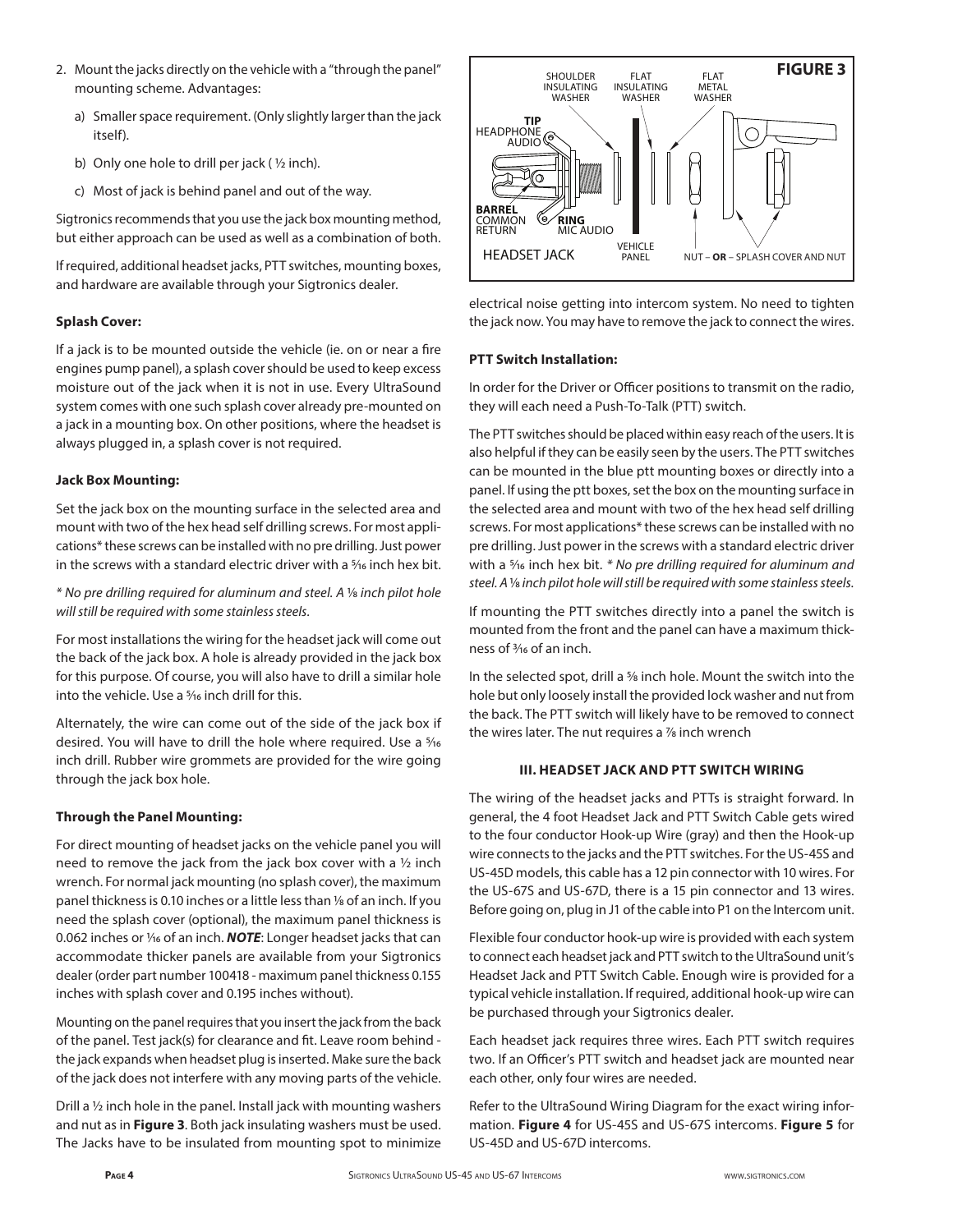

3) USED ON US-67S UNITS ONLY.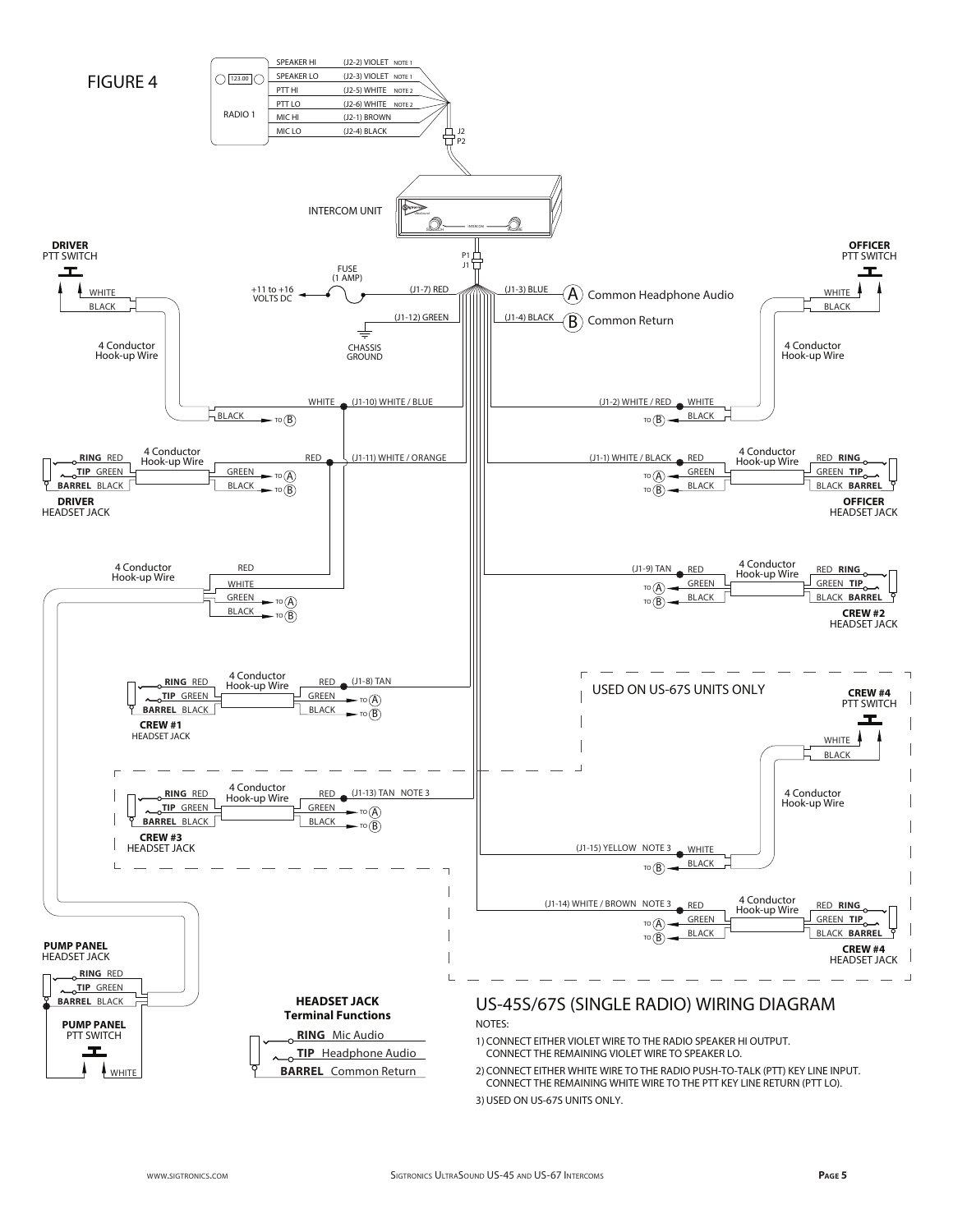

3) USED ON US-67D UNITS ONLY.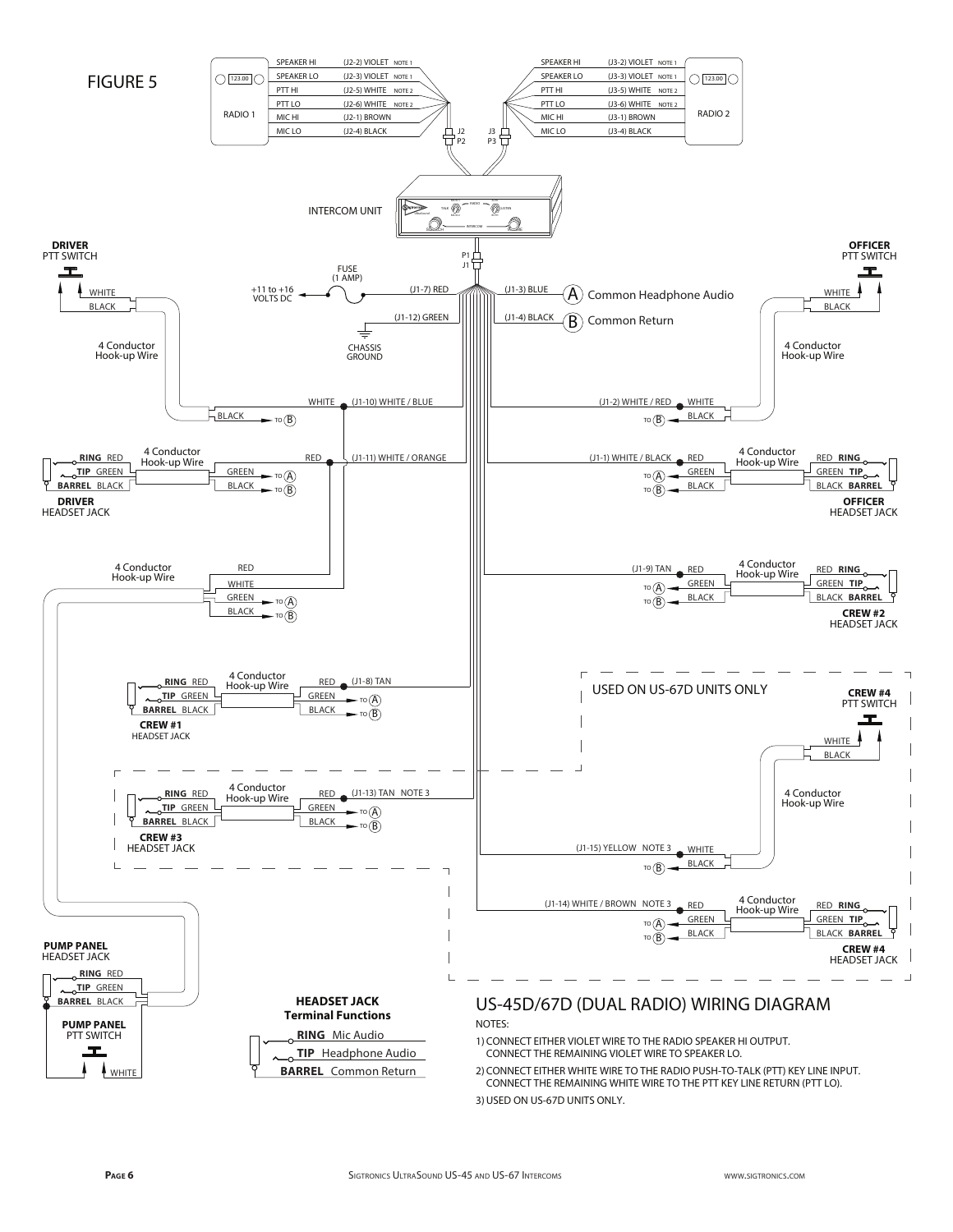The connections between the Headset Jack and PTT Switch Cable and the hook-up wire should be soldered and insulated for reliability. Do not use crimp type splices. They can become intermittent over time. Use a good quality electrical tape, or better yet, use heat shrink tubing to cover the soldered connections. The connections to the headset jacks and PTT switches will also have to be soldered. See **Figure 3** for jack terminal identification.

We also *do not recommend* using screw type terminal strips for intercom connections. There have been several instances where terminal strips introduced high levels of electrical noise like alternator whine into the intercom system. It is acceptable however to tie the intercom red and green power wires to existing vehicle terminal strips.

The best place to run the wiring between the unit and the jack and PTT switches is out of sight. It should be run behind vehicle panels and/or up in the headliner. This will reduce the chance of personnel or equipment catching on or damaging the wiring. Wire routing should take into account normal vehicle operations. Wires should not interfere with any of the vehicle's controls, compartments, or doors. If the vehicle's cab tilts up for engine servicing, run wiring along the existing vehicle wiring bundle. Make sure that wiring does not interfere or restrict the tilting operation. Also, make sure that the tilting operation will not cut or sever the wiring.

Make sure that the wiring does not rest on sharp edges. Over time the vehicle's vibration may cause a sharp edge to cut into the wire. Use the provided wire grommets wherever the four conductor wire goes through the hole into a jack box. Use wire ties or tie wraps to secure and strain relieve the wire.

At this time do not put the covers on the jack boxes or tighten up the PTT switches. You will need to verify the correct operation of the system before you close everything up.

## **Power Connections:**

The UltraSound unit will run on 11-16 VDC. **CAUTION:** UltraSound units are designed for *negative ground* vehicles *only.* They can be used on positive ground vehicles only if a Sigtronics Positive Ground Adapter is used. Contact your Sigtronics dealer on pricing and availability.

Make sure that the vehicle power is turned off before connecting the UltraSound power wire. The power for the UltraSound unit comes in on the red and green wires on the Headset Jack and PTT Switch Cable.

Connect the red wire to vehicle power. (Try not to use a power buss that also runs electrical motors such as fans or light bars with rotating lights.) Connect the green wire to the vehicle chassis ground.

## **INTERCOM WIRING CHECK OUT**

#### **System Setup:**

Before you connect the vehicle's radios, check out the system operation. Do the following without the vehicle's engine running:

First plug all headsets into the respective headset jacks. Put on one of the headsets and position the boom mic close to the mouth, as is the practice with hand-held microphones. Voice clarity is best when the mic is about 1/4 inch away and slightly off center from the lips. Turn the volume control on the headset, *all the way up* (clockwise).

On the UltraSound unit, set both the intercom **VOLUME** control and **SQUELCH** control to full clockwise position.

Now turn vehicle power on. Verify that you can now hear yourself in your headset. Verify also that you can hear all the other headsets and that they can hear you. If everything is OK, skip to the "**PTT Test**" section. Otherwise, if something is not working right, see the following troubleshooting guide to find and fix the problem *before* going on with the installation:

#### **NO INTERCOM IN ANY OF THE HEADSETS:**

- 1. Make sure the UltraSound **VOLUME** and **SQUELCH** controls are set to full clockwise position.
- 2. Make sure the vehicle power is on.
- 3. Check the in-line fuse in the UltraSound Headset Jack and PTT switch Cable.
- 4. Check the power connection red wire.
- 5. Check the ground connection green wire.
- 6. Check for a short or open on the headphone wire (Blue wire on the Headset Jack and PTT Switch Cable). The problem could be anywhere along the blue wire connection between the headset jacks and the UltraSound unit.

## **INTERCOM IN SOME HEADSETS BUT NOT IN OTHERS:**

- 1. Make sure that UltraSound controls are set as above.
- 2. Make sure that none of the PTT buttons are pressed.
- 3. Make sure that none of the PTT wires (white/red, white/blue, or yellow if applicable) are shorted to ground.
- 4. Check specific "bad" headset jack wiring for:
	- a) Microphone wire (jack ring terminal) open or shorted to ground.
	- b) Headphone wire (jack tip wire) open or shorted to ground.
	- c) Incorrect wiring wires switched either at the jack or at the point where the hookup wire connects to the Headset Jack and PTT Switch Cable.

#### **LOUD SQUEAL IN THE HEADSETS ALL THE TIME:**

- 1. First make sure all headset plugs are plugged in all the way and that no part of any headset jack is physically touching any metal.
- 2. Check headset jack wiring at all jacks. For example, incorrect wiring such as reversing the jack tip and ring wires will cause a squeal.
- 3. Check for open headset jack barrel connection (black wire). The open could be anywhere along the black wire connection between the jack and the UltraSound unit.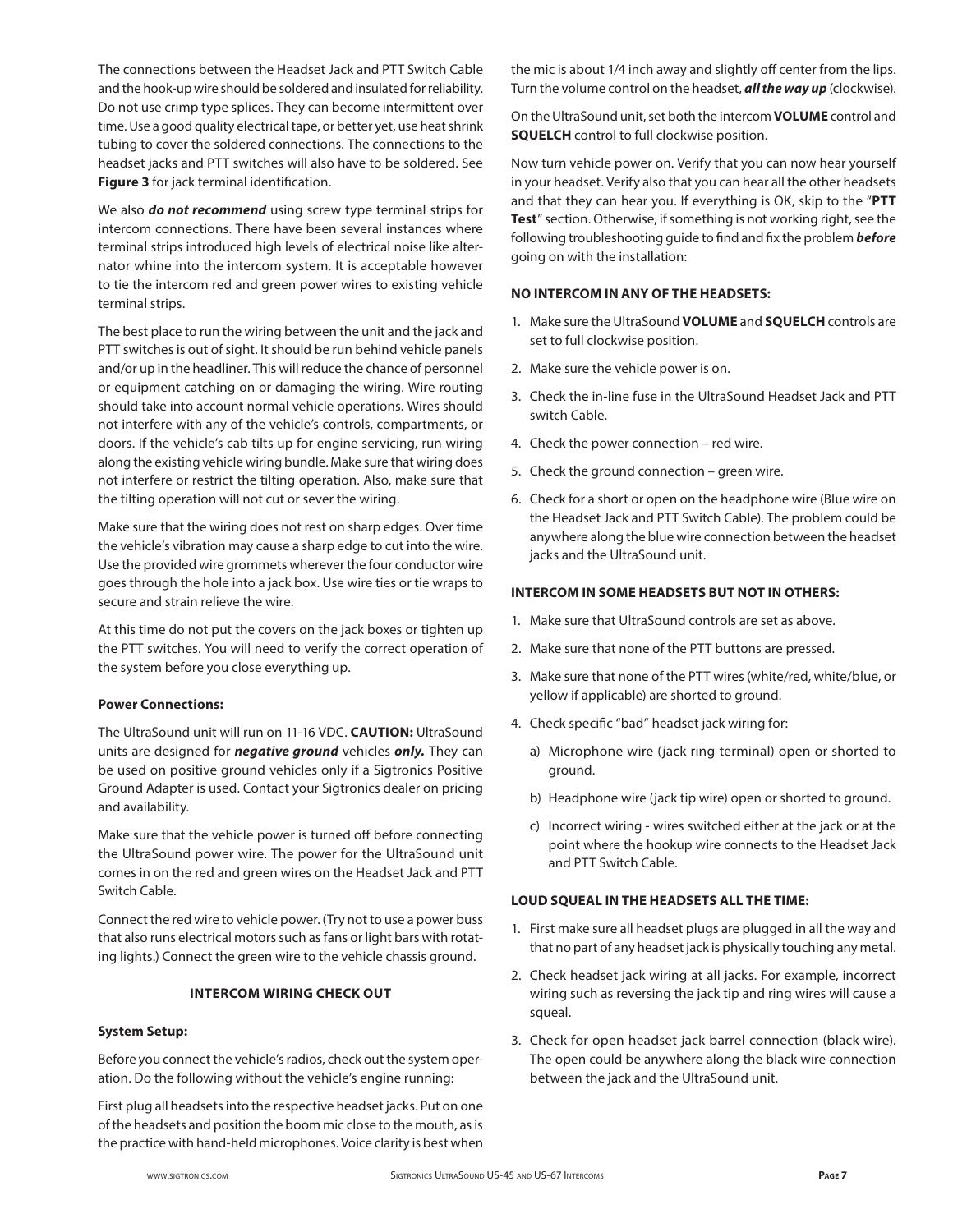4. Check for a microphone line (white/black, white/orange, tan or white/brown wires) shorted to the headphone line (blue wire). The short could be at one of the headset jacks or in the wiring between the unit and a jack.

 Note that for 2 and 3 above, it will only squeal if a headset is actually plugged into the specific jack that is wired incorrectly.

## **PTT Test:**

If all above is good, make sure all headsets are plugged into their respective jacks. Put on the Driver's headset and position the microphone as usual. Press the Driver's PTT switch. While continuing to hold down the switch, talk into the mic and verify that you can still hear yourself. Also, while holding down the PTT switch, verify that *none* of the other headset microphones are active. Release the PTT switch.

Now put on the Officer's headset, position the microphone, and press the Officer's PTT switch. Verify that only the Officer's headset microphone is active as his switch is held down.

If the system has a jack and PTT wired up at the vehicles pump panel, unplug the headset from the Drivers position and plug it into the pump panels jack. Press and hold down the pump panel PTT switch. Verify that only the pump panel headset microphone is active.

If all works fine, skip down to "**Electrical Noise Test**" section. If anything does not work as above, you have one of three possible PTT switch wiring errors:

- 1. PTT line (white/red, white/blue or yellow wires) open or not connected between a PTT switch and the UltraSound unit.
- 2. Open or missing return line (black wire) to a PTT switch.
- 3. Reversed PTT lines. The Drivers PTT line connected to the Officer's PTT switch and vise versa.

## **Electrical Noise Test:**

The last thing to do *before* the radios are hooked up to the unit is a simple noise test to verify system wiring as well as vehicle electrical system integrity.

- 1. Unplug all intercom headsets except for the Drivers.
- 2. Make sure all the UltraSound panel controls and switches are set as in "**System Setup**" section.
- 3. Start the vehicles engine and let it idle a bit. This is a stationary test — the vehicle should not be moving and should be in "PARK" or "NEUTRAL" with brakes set.
- 4. Close all vehicle windows and doors to eliminate as much background noise as possible.
- 5. Turn on as much vehicle electrical equipment as possible. This usually means *all* lights and strobes. Do not turn on sirens or horns.
- 6. Put on the Driver's headset, position the mic, and make sure the headset volume control is set to maximum.
- 7. With the vehicle still in "PARK" or "NEUTRAL" and brakes set, slowly increase the vehicle engine rpm from idle to about 1500 RPM and

back again. While doing this, listen for any whine or hum in the headsets. Except for some possible engine background noise being picked up from the headset microphone you should not hear any "Electrical" whine or hum in the headset.

8. Shut off the vehicle engine as well as the lights, strobes, etc. If, while the engine was running, there was no electrical noise, skip down to "**Radio Hook Up**" section. If you did hear electrical noise, use the following to track down the problem:

 Turn the vehicle power off and disconnect the UltraSound ground connection (green wire) from ground. Turn on the vehicle power (engine off), put on the Driver's headset and see if the intercom part of the UltraSound unit is working.

## **IF YOU CAN HEAR YOURSELF IN THE HEADSET:**

- 1. Then the UltraSound intercom return wire (black) is incorrectly grounded to the vehicle chassis. Look for:
	- a) A headset jack barrel touching the vehicle chassis. Most common when a headset jack is mounted directly into the vehicle's panel without using the supplied insulating washers or incorrectly installing the washers.
	- b) The black wire pinched or cut and shorting to the vehicle chassis. This can be anywhere along the intercom wiring as the black wire goes to all headset jacks and PTT switches.
- 2. Once the problem has been found and fixed, again make sure that the intercom now does *not* work with the green wire disconnected. You could have the black wire grounded in more than one spot.
- 3. The next step is to reconnect the green wire and do the electrical noise test again to assure that you have fixed all possible noise problems.

## **IF YOU CANNOT HEAR YOURSELF IN THE HEADSET:**

The intercom wiring is correct, but excessive electrical noise from the vehicle's power system is affecting the UltraSound unit operation. This noise is getting into the unit on the UltraSound power wires (red and green). There are basically two types of power line electrical noise sources:

1. Noise generated directly by the vehicle's electrical / charging system — most commonly known as alternator whine. This is only present when the vehicle's engine is running and recognized by the fact that the pitch or frequency of the whine changes directly with the change in engine rpm. (Higher frequency at higher engine rpm's and lower frequency at lower rpm's.)

 The preferred way to solve this type of problem is to have the vehicle's electrical / charging system serviced. The most common cause of this type of noise is bad diodes in the vehicle's alternator. Other possible causes are: Bad vehicle voltage regulator; Bad alternator or battery cable connections; Missing or bad engine or alternator grounding straps.

 If servicing the vehicle's charging system is impractical, installing a good alternator whine power line filter between the vehicle power and the UltraSound red wire will usually accomplish the same thing. Do not use the type of filter that installs on or near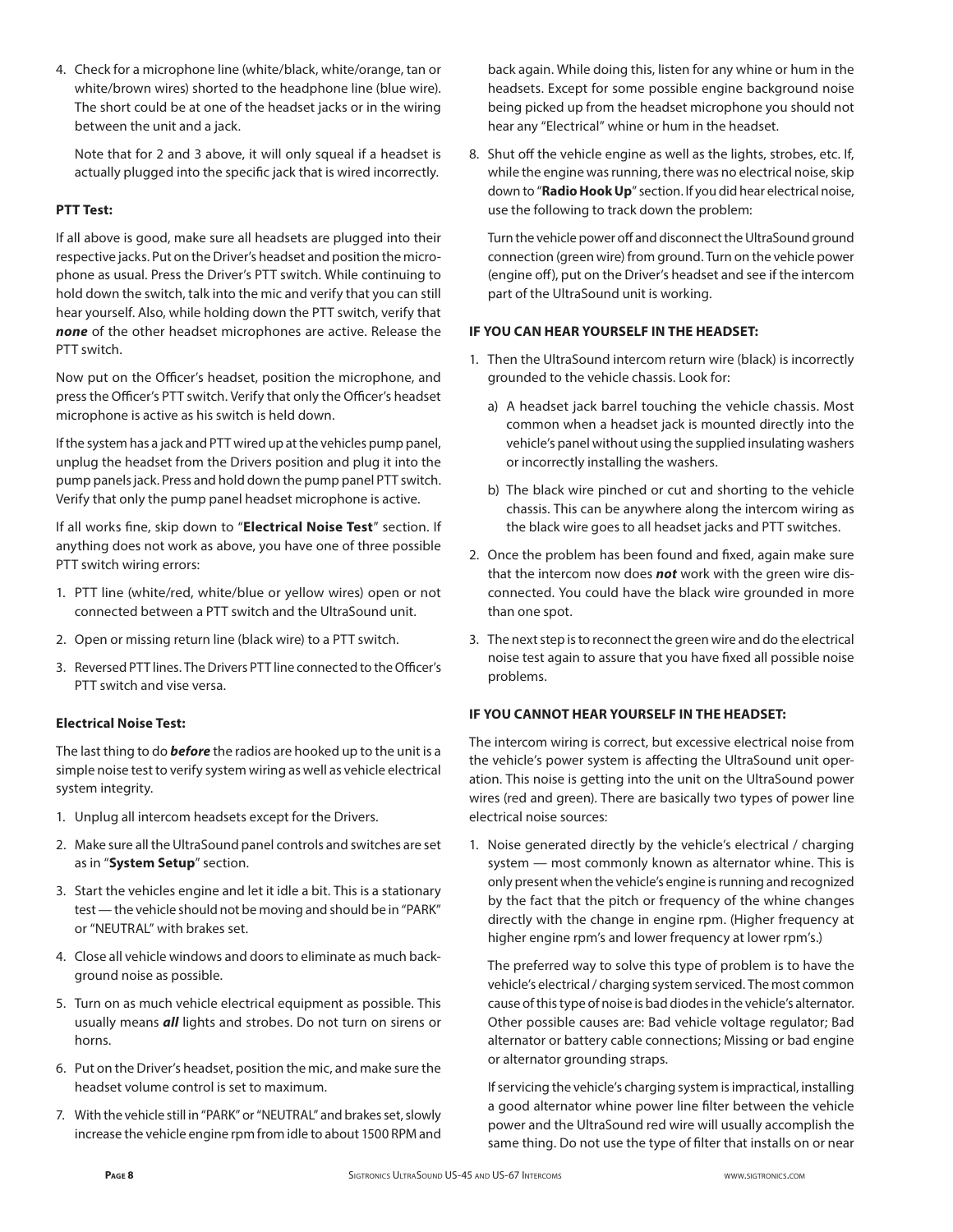the alternator. *NOTE:* This solution should not be considered a permanent fix. Vehicle charging system problems of this type will eventually cause other equipment failure as well as shorten the life of the vehicle's batteries.

2. The other type of noise is that generated by equipment that uses the vehicle's power. This type of noise is usually constant and does not vary with engine rpm. It does, however, go away completely if the offending equipment is shut off or disconnected. Electrical motors in fans or light bars with rotating lights are two common examples.

Several things can be done to rectify this type of electrical noise:

- a) Find a better (less noisy) vehicle power source for the Ultra-Sound unit. Move the UltraSound red wire to another power buss. Try not to use a power buss that also runs electrical motors such as fans or light bars with rotating lights.
- b) Move the UltraSound ground connection (green wire) to another ground point on the vehicle.
- c) Install an electrical noise filter on the power line going to the equipment causing the noise. Contact the company that makes the offending equipment for a recommendation on the type of filter to use.

If something does not work as described, go back over the wiring and correct *before* going on. If all is well, you can tighten all headset jacks and secure all jack box covers with the supplied hardware. Also, tighten and secure all PTT switches. On the UltraSound unit, turn down the intercom **VOLUME** control to approximately the 10 o'clock position.

## **IV. RADIO HOOK UP**

The connection of the UltraSound unit to the vehicle's radio(s) should be done by someone familiar with the radio(s) such as your radio installer. Refer to the UltraSound Wiring Diagram - **Figure 4** for US-45S and US-67S units or **Figure 5** for US-45D and US-67D units. Only the radio functions are shown for the radio end of the UltraSound Radio Interface Cable. Because the connector(s) used by radio manufacturers varies widely, you will have to consult the radio manual or manufacturer for the connector(s) and pin assignments used. Sigtronics has extensive radio interface experience and can assist with any question you might have concerning this or any other aspect of the UltraSound system. See our installation hot line number located on the last page of this manual.

First plug J2 of the Radio 1 Interface Cable into P2 of the Intercom. Then using the radio manuals and the UltraSound Wiring Diagram, identify the correct signal wires or connector pins to attach the respective UltraSound wires. For most radios, these connections are at the back of the radio or radio control head. For some radios, the only place to connect the MIC HI and LO and PTT HI and LO wires is to the hand-held microphone connector.\* It is best to wire in such a way that the radio hand microphone can still be used as normal. Make sure that you do not physically tie the UltraSound MIC LO and SPEAKER LO wires to the same pin on the radio, even if they are tied together inside the radio. As in the headset wiring, the connections between the UltraSound and radios should be soldered and insulated for reliability. Do not use crimp type splices. Use a good quality electrical tape or heat shrink tubing to cover the soldered connections.

*\* For the more popular radios of this type Sigtronics manufactures plug in "Y" adapters to make these connections easy. Contact your Sigtronics dealer for pricing and availability.* 

For dual radio units (US-45D or US-67D), hook up Radio 1 first and test before moving on to Radio 2.

Connect the six wires from the Radio 1 Interface Cable to the appropriate connections on the vehicle's radio. Once that is done you will need to set the RADIO 1 VOLUME switch on the back of the Ultra-Sound unit. See **Figure 6**. This switch and the vehicles radio volume control set how loud you hear the vehicles radio in the headsets. For most applications the default setting of "LO" (up for Radio 1) is fine. If the vehicles radio volume has to be turned up too high to hear it in the headsets, set this switch to the "HI" position (down for Radio 1). Otherwise leave it in the "LO" position. The switch can be set with a pen or small flat blade screwdriver.

The last step is to set the Radio 1 Microphone Transmit Gain. Microphone Transmit Gain (labeled MIC XMIT GAIN) adjustment for the radio (or both radios for US-45D, US-67D) is also provided on the back of the UltraSound unit. The adjustment(s) sets the microphone audio level going to the radio(s) during transmit. The Microphone Transmit Gain adjustment(s) will need to be initially set to your particular radio(s). The gain(s) once set, should never need adjustment again unless the type of radio(s) used is changed. The following simple procedures take you through the adjustment of the Microphone Transmit Gain(s).



**Radio Microphone Transmit Gain Adjustment** can be made with a small, flat blade screwdriver. Referring to **Figure 6** above, the gain adjustment is set by two controls - a "HI/LO" RANGE switch and a rotary "ADJ" control. Set the RADIO 1 MIC XMIT GAIN RANGE switch to the "LO" position (up for Radio 1). This is the default factory setting. Adjust the "ADJ" control clockwise to increase the output gain or level to the radio. Counter-clockwise rotation decreases it. The basic adjustment concept is simple. You will be setting the level and clarity of outgoing radio transmissions through the UltraSound unit headsets, to match or exceed that of transmissions using the radio's standard hand microphone. To do this, you will need to transmit and receive on the vehicle's radio to a remote station. Arrange to have someone nearby with a radio compatible to the radio you are using with the UltraSound. Then . . .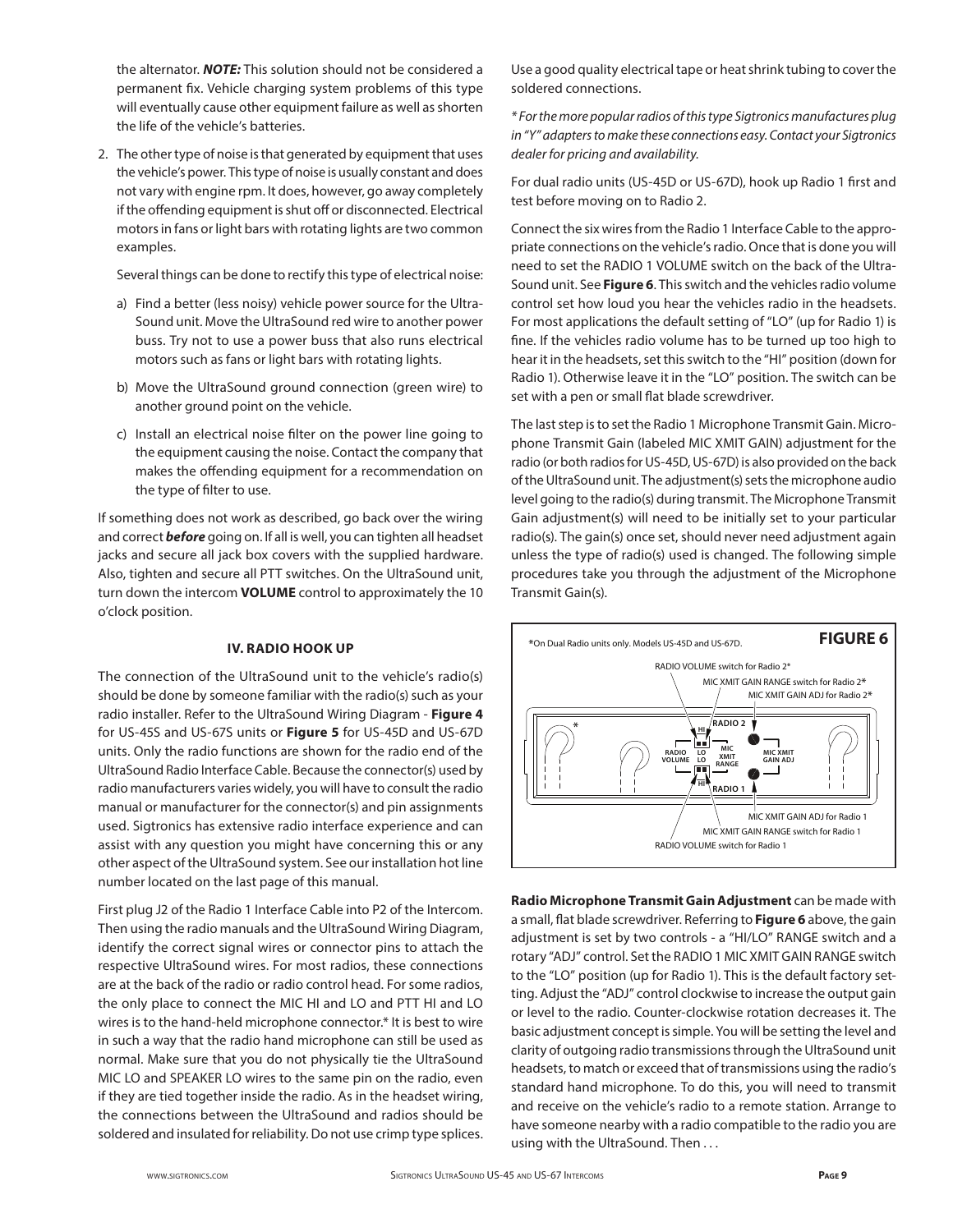- 1. Plug a headset into the Officer's jack. Make sure that the volume control on the headset is turned up to full. It is not necessary to connect the other headsets (or Radio 2 on US-45D / US-67D units) for this adjustment. On dual radio units (US-45D / US-67D), set **RADIO 1/ RADIO 2** switch to **"RADIO 1"** and the **AUTO / BOTH** switch to **"AUTO"**.
- 2. Put on the Officer's headset and position the headset microphone as normal. Turn the UltraSound VOLUME control all the way down (counter-clockwise). You should *not* be able to hear yourself in the headset.
- 3. With the radio's *hand* mic, transmit as normal, to the remote station. Transmit long enough so that the receiving station can get "calibrated" to your transmission (voice) level.
- 4. Verify radio reception. If OK, use Officer's PTT to transmit to your receiving party. If receiving station reports weak transmission, use the screwdriver to turn the **RADIO 1 MIC XMIT GAIN ADJ** clockwise a small amount. If they report garbled, broken, or noisy transmissions, turn the **RADIO 1 MIC XMIT GAIN ADJ** counter-clockwise a small amount. Repeat as necessary until the receiving party reports that transmissions through the Ultra-Sound sound as good or better than when using the radio hand microphone.
- 5. If the receiving party reports that your transmissions are still weak with the MIC XMIT GAIN ADJ at the full clockwise position, then switch the RADIO 1 MIC XMIT GAIN RANGE switch to the "HI" position (down for Radio 1) and repeat steps 3 and 4 above. That's all there is to it!

Once the gain is set, also check radio operation with the vehicles engine running. If radio reception and transmission through the UltraSound unit are fine, for US-45S / US-67S units this completes the installation. Skip to the "**System Operation**" section. If everything is OK for US-45D / US-67D units, skip to the "**Radio 2 Hook Up**" section. If something does not work correctly, check the following troubleshooting guide:

## **Radio Troubleshooting Guide:**

*NOTE*: For dual radio units (US-45D / US-67D) it is far easier to troubleshoot with only one radio connected to the Sigtronics UltraSound unit at a time.

First determine if the trouble occurs with the vehicle engine running.

## **VEHICLE ENGINE OFF:**

- 1. Can't hear radio in headset:
	- a) Turn up radio volume at the radio as normal. Make sure however, you are not picking up the radio through the headset microphones by briefly turning down (counter-clockwise) the intercom **VOLUME** control all the way.
	- b) Check violet wire (SPEAKER HI and LO) connections from the UltraSound to the radio.
	- c) Set the appropriate RADIO VOLUME switch on the back of the UltraSound unit to the "HI" position.
	- d) For US-45D or US-67D units, make sure that **RADIO 1/RADIO 2** switch is set to the radio you want to hear.
- 2. Can't talk to dispatch (transmit) on radio through the headset:
	- a) Check the connections between UltraSound unit and the radio. Both white wires (PTT HI and LO) and the Brown and Black wires (MIC HI and LO).
	- b) Check the UltraSound Radio Mic Transmit Gain adjustment.
	- c) For US-45D or US-67D units, make sure the **RADIO 1/RADIO 2** switch is set to the radio you want to transmit on.

## **VEHICLE ENGINE ON:**

1. Electrical noise (alternator whine) in headsets when receiving on radio, or ...

 Dispatch reports that they hear electrical noise (alternator whine) when transmitting from vehicle through the headsets.

- a) First make sure that the problem is only related to the radio hook up. Make sure that you did the "**Electrical Noise Test**" for the intercom (without the radios connected) and fixed any problems there before you go further. If OK then:
- b) Check all six radio interface wires between the UltraSound unit and the radio — MIC HI, MIC LO, PTT HI, PTT LO, SPEAKER HI, and LO. Make sure that you have the correct pin numbers for the radio you are hooking to. Make sure that MIC LO and SPEAKER LO are not physically tied to the same pin on the radio; even if they are tied together inside the radio.
- c) If the wiring is OK, then noise is coming from radio:
- i) Possible bad radio wiring, (Check radio power and ground connections for loose or corroded connections) or. . .
- ii) Excessive noise is generated directly by the vehicle's electrical / charging system - most commonly known as alternator whine. This is only present when the vehicle's engine is running and recognized by the fact that the pitch or frequency of the whine changes directly with the change in engine rpm.

 The preferred way to solve this type of problem is to have the vehicle's electrical / charging system serviced. The most common cause of this type of noise is bad diodes in the vehicles alternator. Other possible causes are: Bad vehicle voltage regulator; Bad alternator or battery cable connections; Missing or bad engine or alternator grounding straps.

 If servicing the vehicle's charging system is impractical, installing a good alternator whine power line filter in-line with the radio power wire(s) will usually accomplish the same thing. All radio power wires will have to be filtered. Some radios have more than one wire that hooks to vehicle power. Contact the radio manufacturer for a recommendation on the best filter for the particular radio. *NOTE*: This solution should not be considered a permanent fix. Vehicle charging system problems of this type will eventually cause other equipment failure as well as shorten the life of the vehicle's batteries.

2. Dispatch says too much background noise or unclear or weak transmissions.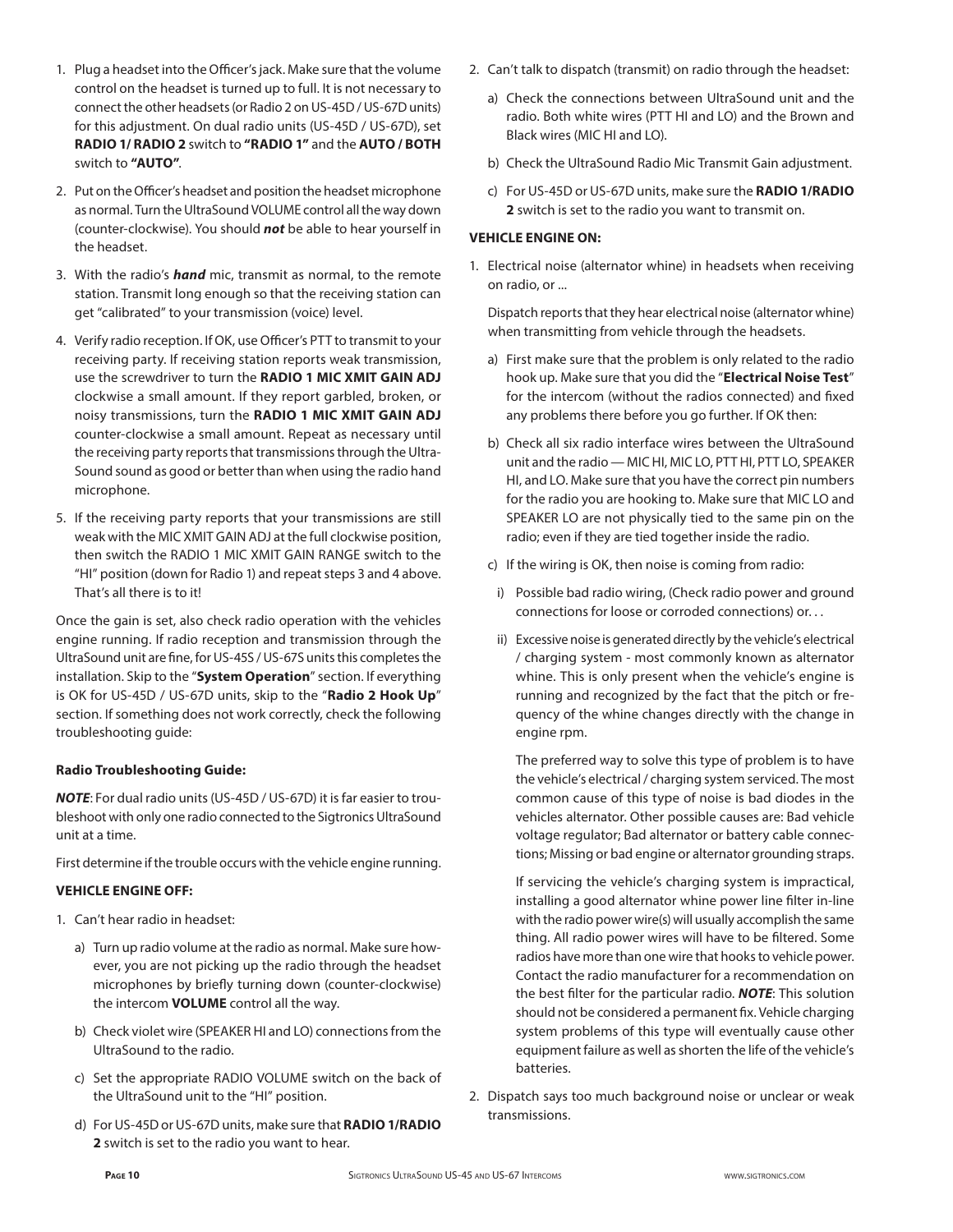- a) Check to see if a radio hand mic on the vehicle is also active or "live" when transmitting through the UltraSound unit. Check this while *not* wearing a headset and by talking directly into the radio hand mic and pressing either UltraSound PTT switches. Do not press the PTT button on the hand mic itself. If dispatch can hear you loud and clear, then the background noise pick up is coming from this active hand mic. If you have this type of hand mic, then it is best to contact the radio manufacturer for instructions on a possible microphone modification to fix the problem. Some radio manufacturers can supply a compatible microphone that does not have this problem.
- b) Adjust the UltraSound Radio Mic Transmit Gain controls. If the mic level is set too low, you will get reports of weak transmissions. If the mic level is too high, you will get reports of noisy or garbled transmissions. See "**Radio Mic Transmit Gain Adjustment**".

## **Radio 2 Hook Up:**

Plug in J3 of the Radio 2 Interface Cable into P3 of the UltraSound unit. Using the radio manual and **Figure 5**, connect the six wires to the appropriate connections on the vehicle's radio. Once that is done you will need to set the RADIO 2 VOLUME switch on the back of the UltraSound unit. See **Figure 6**. For most applications use the default setting of "LO" (down - which is the reverse of the Radio 1 switch). If the vehicles radio volume has to be turned up too high to hear it in the headsets, set this switch to the "HI" position.

Next, set the Radio 2 Microphone Transmit Gain. The **Radio 2 Microphone Transmit Gain Adjustments** are the top set of the two located on the back of the UltraSound unit. The adjustment procedure is very similar to that of the Radio 1 Mic Transmit Gain adjustment. First set the RADIO 2 MIC XMIT GAIN RANGE switch to the "LO" position (default setting). *NOTE*: the HI and LO switch positions for Radio 2 are upside-down from that of Radio 1. Arrange to have someone nearby with a radio compatible with your Radio 2. Then, proceed as follows:

- 1. Again, plug in a headset into Officer's jack. Make sure that the volume control on the headset is turned up to full. (Radio 1 and the other headsets are not needed for this adjustment.) Set the RADIO 1/RADIO 2 switch to "RADIO 2" and the AUTO/BOTH switch to "AUTO".
- 2. Put on the Officer's headset and position the headset microphone as normal. Turn the UltraSound VOLUME control all the way down (counter-clockwise). You should *not* be able to hear yourself in the headset.
- 3. With the radio's *hand* mic, transmit as normal, to the remote station. Transmit long enough so that the receiving station can get "calibrated" to your transmission (voice) level.
- 4. Verify Radio 2 reception. If OK, use Officer's PTT to transmit to your receiving party. If receiving station reports weak transmission, use the screwdriver to turn the **RADIO 2 MIC XMIT GAIN ADJ** clockwise a small amount. If they report garbled, broken, or noisy transmissions, turn the **RADIO 2 MIC XMIT GAIN ADJ** counter-clockwise a small amount. Repeat as necessary until the receiving party reports that transmissions through the UltraSound sound as good or better then when using the radio hand micro-phone.
- 5. If the receiving party reports that your transmissions are still weak with the MIC XMIT GAIN ADJ at the full clockwise position, then switch the RADIO 2 MIC XMIT GAIN RANGE switch to the "HI" position and repeat steps 3 and 4 above.

If Radio 2 does not operate as it should, use the "**Radio Troubleshooting Guide**" to find and fix the problem. This completes the UltraSound installation.

## **HEADSET HOOK INSTRUCTIONS**

The enclosed headset hooks are provided at no additional charge to allow for a convenient way to store the headset. These strong and durable hooks may be mounted in any location. Two mounting methods seem to be preferred:



- 1. Top Mounting (**Figure 7-a**). The hooks may be mounted from the existing headliner screws and hardware, or you may use the enclosed attaching screws. When used with an electric driver these screws are self drilling. For most metals such as aluminum or common steel, they will not require a pilot hole. For some stainless steels however, 1⁄8" pilot holes will need to be drilled. Attach the right angle mounting bracket to the hooks with the machine screws and lock nuts.
- 2. Side Mounting (**Figure 7-b**). The hooks may be mounted on the side of the cab with the enclosed attaching screws.

**Note:** The right angle mounting bracket may be shortened (one hole removed) by cutting with any standard hack saw.

This completes the UltraSound installation.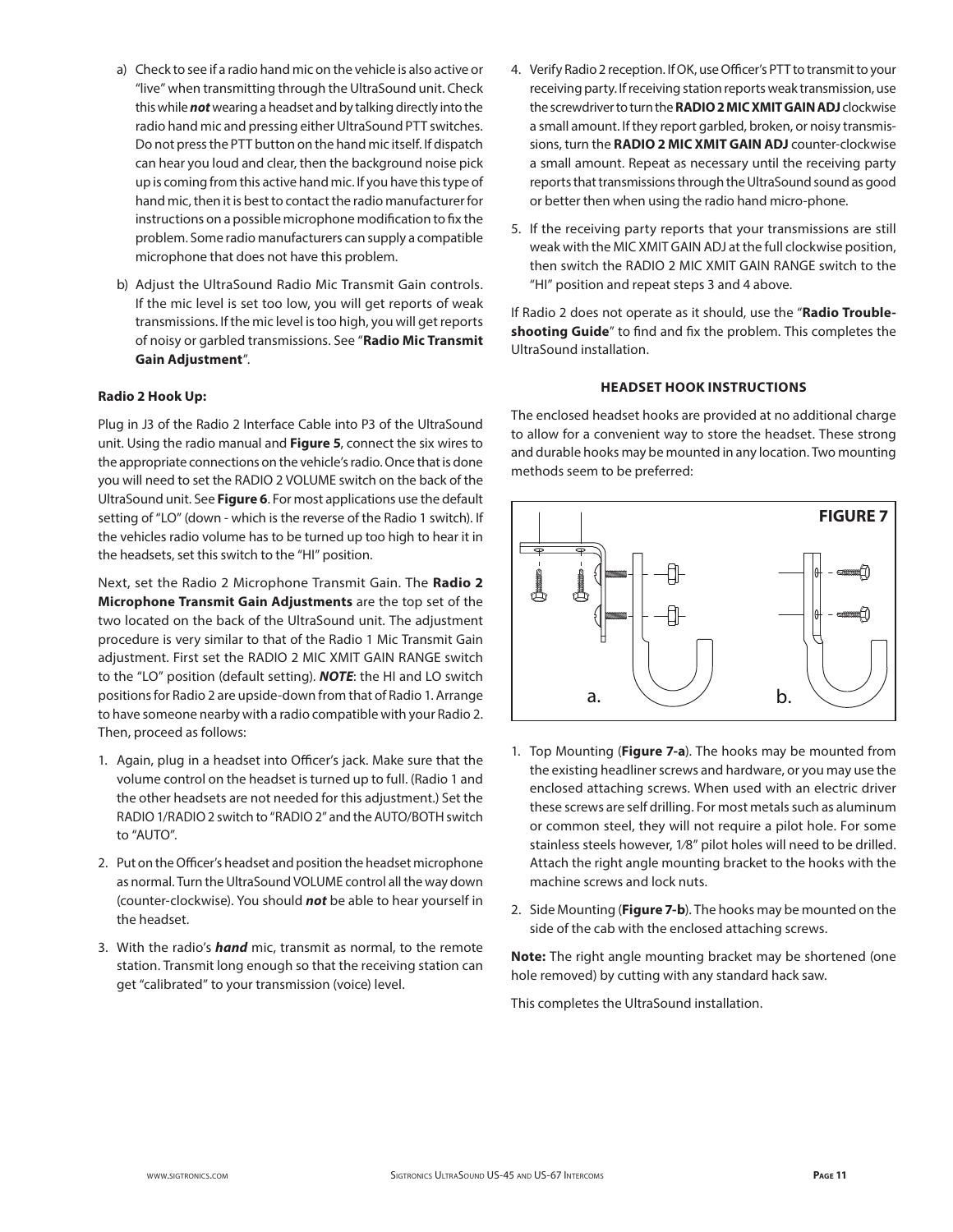## **SYSTEM OPERATION**

The following describes how to use the UltraSound System as well as adjust the UltraSound controls. It also explains exactly how the UltraSound unit operates. This will allow you to easily set all unit functions to your specific needs. If you are not familiar with the UltraSound operation, perform the next few steps while the vehicle is *not* in motion.

## **Headsets**

Put on the headset(s) and position the boom mike close to the mouth, as is the practice with a hand-held mike. For best voice clarity, the headset microphone must be positioned to one side of the mouth and *¼ inch from the lips.* Turn the volume control on the headset ear cup to maximum. Turn down for individual hearing needs if necessary only after intercom and radio volumes have been set correctly. (see below)

**Intercom operation and adjustment** can be performed by the following procedure:

- 1. Turn the intercom SQUELCH control to the maximum clockwise position. For best system performance set the intercom VOLUME control as low as possible. On most systems this will be approximately the 10 o'clock position. *NOTE:* the intercom volume control only adjusts the volume of conversation between the headsets inside the vehicle. It *does not* affect the level at which you hear the dispatch radio. See "**Radio Operation**" below. You should now hear yourself and others on the intercom.
- 2. To adjust the Intercom SQUELCH for voice activated operation (VOX), it is helpful to have some background noise (truck engine or…). Turn intercom SQUELCH control all the way counter-clockwise. Now, without speaking, rotate the SQUELCH control clockwise until you hear the background noise in your headset. Next, rotate it counter-clockwise in small amounts until the background noise disappears. Finally, make small adjustments until your voice triggers the unit at comfortable speaking levels. This procedure is necessary because the squelch is a "Fast-on, Slow-off" system.

 When you speak, your voice will be heard in the headsets but the sound will cut off about a second after you stop speaking. Minor readjustment of the squelch may be necessary if the background noise level changes significantly (engine idling to cruise power with siren on).

## **Radio Operation**

With the UltraSound System, your radio(s) are heard through the headsets as well. Adjust the volume level of the dispatch radio(s) in the headsets with the volume control on the radio as normal. *NOTE* that the radio volume *does not* effect the intercom volume and vise versa.

Transmitting (talking to dispatch) from the selected headset positions is possible on a one-at-a-time basis. For a typical UltraSound installation the Driver, Officer, or Crew #4 positions can transmit at any time simply by pressing their PTT switch. The other positions cannot transmit on the radios. When one position transmits, several things take place automatically:

- All headset microphones, except for the transmitting position, are muted.
- The selected radio is put into transmit mode.
- The headset microphone audio (your voice) is sent to the selected radio.
- Sidetone is generated and sent to your headphones.\*

\* Sidetone is a portion of the transmitted voice signal sent back into your headset so that you can hear what you are saying while transmitting. The intercom **VOLUME** control adjusts the volume level of the sidetone that you hear in your headset. The other headsets will also hear the transmission sidetone. Of course, when the PTT switch is released, (stop transmitting) all functions return to normal, instantly and automatically.

#### **For Dual Radio Units - US-45D and US-67D:**

The operation of the dual radio UltraSound units are identical to that of the single radio units except for the addition of radio selection:

**Radio Selection** of both Radio 1 and Radio 2 radios are provided by two switches.

- 1. **RADIO 1/RADIO 2 (TALK)** determines the radio you wish to transmit on.
- 2. **AUTO/BOTH (LISTEN)** selects which radio(s) you receive or hear in your headset.
- a) **"AUTO"** position allows you to hear the radio that the **RADIO 1/RADIO 2** switch is set to.
- b) **"BOTH"** position permits you to hear both the radios at the same time.